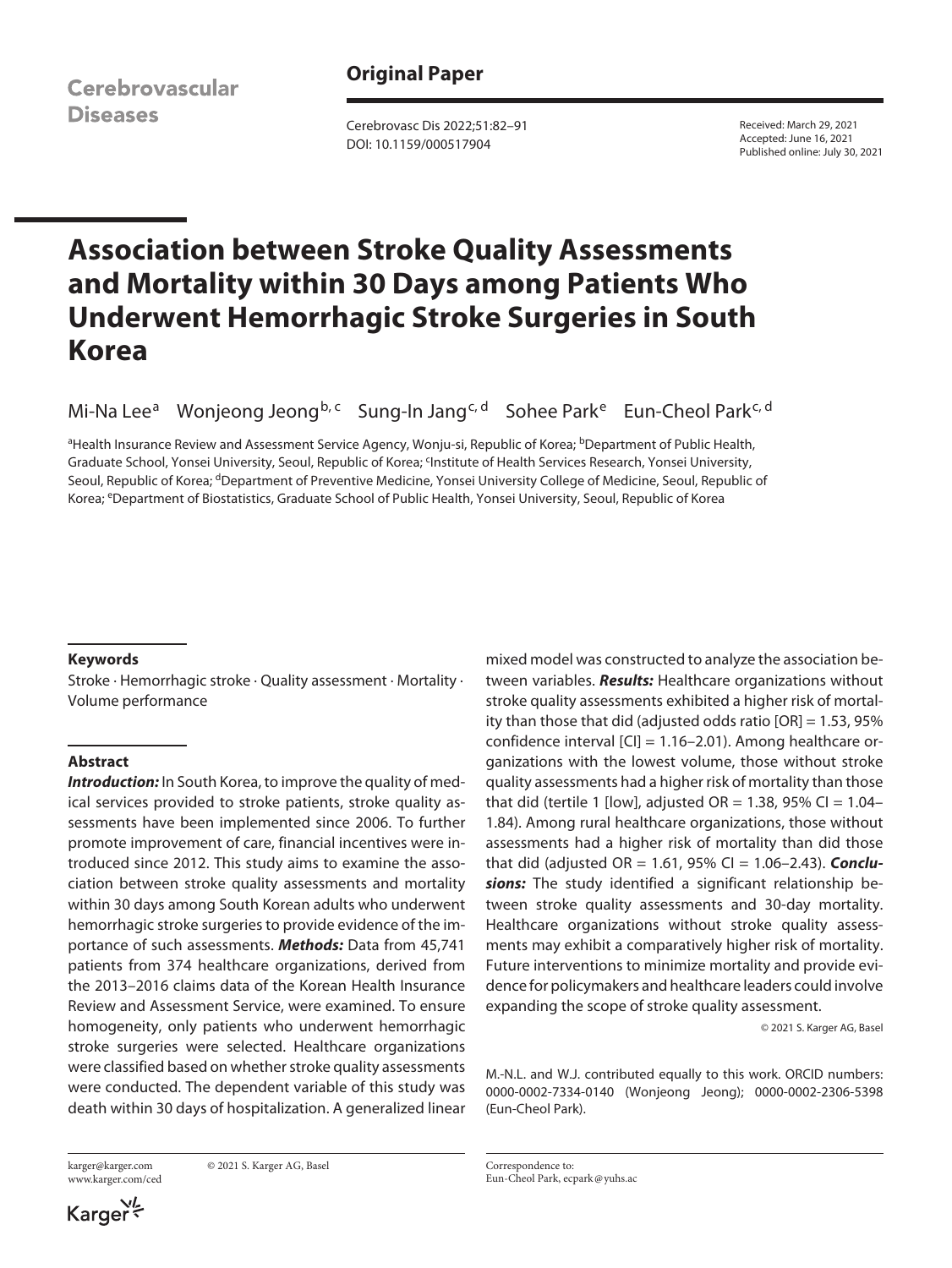# **Introduction**

<span id="page-1-2"></span><span id="page-1-1"></span><span id="page-1-0"></span>The World Health Organization describes stroke as a disease involving rapidly developing clinical signs of global disturbance of cerebral function, with symptoms lasting 24 h or longer or leading to death [[1](#page-8-0)]. In South Korea, strokes have long been the second leading cause of death after cancer [[2](#page-8-1)]. In 2015, the Korean Stroke Society targeted reducing the national burden of stroke by decreasing its incidence and the disabilities it causes by up to 10% within the next 10 years [[3](#page-8-2)]. Therefore, various policies were implemented to actively prevent cerebrovascular diseases and minimize mortality and disability rates through appropriate treatment [\[4\]](#page-8-3). Monitoring mechanisms constitute an important policy strategy to improve quality of care, along with health system inputs, health system design, and system improvement [\[5,](#page-8-4) [6\]](#page-8-5) and are employed in South Korea's competitive healthcare system, which also introduced financial incentives for high-performing healthcare providers to enhance effectiveness and quality of care [\[6\]](#page-8-5).

<span id="page-1-5"></span><span id="page-1-4"></span><span id="page-1-3"></span>To improve the quality of medical services provided to stroke patients, acute stroke quality assessment program conducted by Korean Health Insurance Review and Assessment Service (HIRA), which have been implemented since 2006, expanded their scope to promote better quality care through financial incentives in 2012 [\[7\]](#page-8-6). The stroke quality assessments are targeted at tertiary and general hospitals that assess 10 or more acute stroke admission cases [[6](#page-8-5)]. The stroke quality assessment comprises 9 indicators (1 structural indicator, 7 process indicators, and 1 outcome indicator) that were considered to promote quality improvement and were developed by benchmarking the best practices of advanced countries and through consultations with an expert committee [\[6,](#page-8-5) [7](#page-8-6)]. The structural indicator measures the presence of a specialist (neurosurgery, neurology, and rehabilitation) [[7\]](#page-8-6). The process indicators included brain imaging test within 1 h, rate of consideration of early rehabilitation within 5 days, rate of screening dysphagia, rate of tissue plasminogen activator therapy within 60 min, rate of consideration of tissue plasminogen activator therapy, rate of anticlotting drugs prescribed at discharge, and rate of anticoagulant drugs prescribed at discharge [[6](#page-8-5), [7](#page-8-6)]. Last, the outcome indicator included the results of each hospitalization (death or pneumonia within 30 days of the date of each hospitalization), which is not as yet included in the stroke quality assessment composite score [[7](#page-8-6)]. The tarcomposite score. A composite score of over 95 was classified as first grade; 85–95, second grade; 75–85, third grade; 55–75, fourth grade; and under 55, fifth grade. Those healthcare organizations who were not the target of the stroke quality assessment remain without stroke quality assessment. The healthcare organizations that were classified in the top 20% or those who improved their composite score by >10 points compared to the previous year, were given incentives [[7](#page-8-6)]. In addition to the quality assessment, HIRA conducted monitoring in targeted hospitals based on indicators such as ambulance utilization, median time of emergency arrival, and smoking cessation education, as these might influence quality [[7\]](#page-8-6).

geted hospitals were classified into 5 grades using the

<span id="page-1-7"></span><span id="page-1-6"></span>When compared to high-volume hospitals, previous studies show that low-volume hospitals have poorer operative outcomes and survivals [[8\]](#page-8-7). Moreover, surgeon volume was also shown to be related to postoperative mortality [[8](#page-8-7), [9](#page-8-8)]. One study revealed that low-volume surgeons had a higher overall risk of complications. However, although surgeon volume is highly associated with patient outcomes, the outcome of the surgery is reflective of all factors related to the surgeon, hospital, and patient [[9](#page-8-8)]. Therefore, the outcome of complex surgical procedures may depend not only on how well the operation is performed but also on the available resources at the hospital [[8](#page-8-7)].

<span id="page-1-9"></span><span id="page-1-8"></span>Moreover, strokes result in not only mortality but also morbidities that affect the lives of survivors and their family members [\[10](#page-8-0)]. In 2016, 45.8 individuals per 100,000 died of cerebrovascular diseases, while 58.2 individuals per 100,000 died of heart diseases [[11](#page-8-0)]. Moreover, healthcare organizations without stroke quality assessments may become negligent in management, thereby leading to differences in quality levels. Therefore, it is important to elucidate the effects of stroke quality assessments to provide valuable evidence to policymakers and healthcare professionals.

Specifically, it is crucial to investigate the association between stroke quality assessment and mortality within 30 days, which could help protect stroke patients by ensuring that hospitals conduct timely medical interventions. Therefore, this study hypothesizes that stroke quality assessment is strongly associated with lower risk of mortality. We seek to emphasize the importance of receiving stroke quality assessment, highlighting the role of policymakers and healthcare leaders in expanding its scope.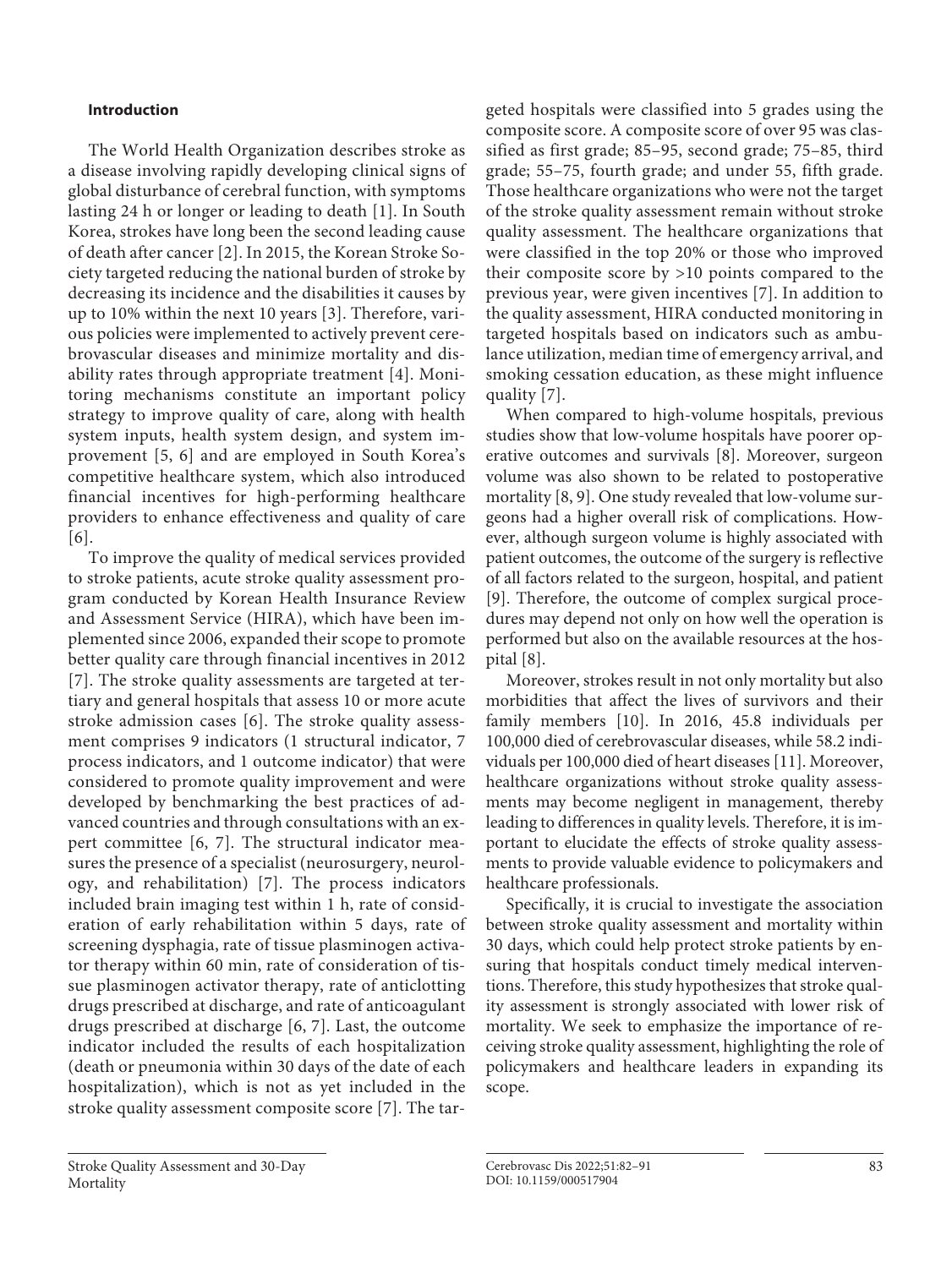**Table 1.** General characteristics of the study population

| death<br>alive<br>$\cal N$<br>$\%$<br>$\cal N$<br>$\%$<br>$\cal N$<br>$\%$<br>(100.0)<br>(9.7)<br>(90.3)<br>45,741<br>4,424<br>41,317<br>Hospital characteristics (374 healthcare organizations)<br>Stroke quality assessment<br>Yes (206 healthcare organizations)<br>(96.7)<br>(9.5)<br>40,041<br>(90.5)<br>44,222<br>4,181<br>< 0.0001<br>No (168 healthcare organizations)<br>1,519<br>(3.3)<br>243<br>(16.0)<br>1,276<br>(84.0)<br>Volume<br>Tertile 1 (low; 314 healthcare organizations)<br>(12.5)<br>(87.5)<br>15,124<br>(33.1)<br>1,884<br>13,240<br>Tertile 2 (35 healthcare organizations)<br>< 0.0001<br>14,933<br>(32.6)<br>1,281<br>(8.6)<br>13,652<br>(91.4)<br>Tertile 3 (high; 25 healthcare organizations)<br>(34.3)<br>1,259<br>(8.0)<br>14,425<br>(92.0)<br>15,684<br>Region of hospital<br>Urban area (227 healthcare organizations)<br>(9.0)<br>34,652<br>(75.8)<br>3,124<br>31,528<br>(91.0)<br>< 0.0001<br>Rural area (147 healthcare organizations)<br>(88.3)<br>11,089<br>1,300<br>(11.7)<br>9,789<br>(24.2)<br>Patient characteristics<br>Age<br>$19 - 49$<br>(24.4)<br>911<br>(8.2)<br>10,233<br>(91.8)<br>11,144<br>11,924<br>(26.1)<br>1,092<br>(9.2)<br>10,832<br>(90.8)<br>$50 - 59$<br>< 0.0001<br>(9.7)<br>(90.3)<br>$60 - 69$<br>9,472<br>(20.7)<br>920<br>8,552<br>$\geq 70$<br>11,700<br>13,201<br>(28.9)<br>1,501<br>(88.6)<br>(11.4)<br>Sex<br>Male<br>(89.4)<br>21,885<br>(47.8)<br>2,319<br>(10.6)<br>19,566<br>< 0.0001<br>(8.8)<br>(91.2)<br>Female<br>23,856<br>(52.2)<br>2,105<br>21,751<br>Social security<br>Health insurance<br>42,972<br>(93.9)<br>4,030<br>(9.4)<br>38,942<br>(90.6)<br>< 0.0001<br>Medical aid<br>(85.8)<br>2,769<br>(6.1)<br>394<br>(14.2)<br>2,375<br>Medical subject<br>Neurosurgery<br>(96.5)<br>(9.8)<br>(90.2)<br>44,151<br>4,324<br>39,827<br>< 0.0001<br>Neurology<br>204<br>(0.4)<br>(8.8)<br>186<br>(91.2)<br>18<br>Others<br>(3.0)<br>82<br>(5.9)<br>1,304<br>(94.1)<br>1,386<br><b>CT</b><br>0<br>198<br>(0.4)<br>(88.4)<br>23<br>(11.6)<br>175<br>17,257<br>20,012<br>(43.8)<br>2,755<br>(13.8)<br>(86.2)<br>< 0.0001<br>$1 - 4$<br>$\geq 5$<br>(55.8)<br>(6.4)<br>23,885<br>(93.6)<br>25,531<br>1,646<br><b>MRI</b><br>$\boldsymbol{0}$<br>35,813<br>(78.3)<br>4,046<br>31,767<br>(11.3)<br>(88.7)<br>3,705<br>(8.1)<br>156<br>(4.2)<br>3,549<br>(95.8)<br>< 0.0001<br>1<br>$\geq$ 2<br>6,223<br>(13.6)<br>222<br>(3.6)<br>6,001<br>(96.4)<br>ICU, days<br>(2.1)<br>6,425<br>(97.9)<br>< 0.0001<br>$\boldsymbol{0}$<br>6,564<br>(14.4)<br>139<br>19,239<br>(42.1)<br>(86.1)<br>$1 - 12$<br>2,673<br>(13.9)<br>16,566<br>$\geq$ 13<br>(91.9)<br>19,938<br>(43.6)<br>1,612<br>(8.1)<br>18,326<br>Route of hospitalization<br>Emergency<br>35,526<br>(77.7)<br>3,594<br>(10.1)<br>31,932<br>(89.9)<br>< 0.0001<br>(8.1)<br>Outpatient<br>10,215<br>(22.3)<br>830<br>9,385<br>(91.9)<br>Medical expenditure (per case)<br>Terilte 1 (low)<br>(33.6)<br>15,357<br>1,996<br>(13.0)<br>13,361<br>(87.0)<br>Tertile 2<br>(33.4)<br>(8.9)<br>(91.1)<br>< 0.0001<br>15,293<br>1,363<br>13,930<br>Tertile 3 (high)<br>(92.9)<br>15,091<br>(33.0)<br>1,065<br>(7.1)<br>14,026<br>$\ensuremath{\text{CCI}}$<br>$\boldsymbol{0}$<br>25,083<br>(54.8)<br>(9.0)<br>22,830<br>(91.0)<br>2,253<br>$\mathbf{1}$<br>(39.9)<br>(89.3)<br>< 0.0001<br>18,253<br>1,962<br>(10.7)<br>16,291 | Variables<br>Total $(N = 45,741)$ | Total |       | Mortality within 30 days |       |       |        | $p$ value |
|------------------------------------------------------------------------------------------------------------------------------------------------------------------------------------------------------------------------------------------------------------------------------------------------------------------------------------------------------------------------------------------------------------------------------------------------------------------------------------------------------------------------------------------------------------------------------------------------------------------------------------------------------------------------------------------------------------------------------------------------------------------------------------------------------------------------------------------------------------------------------------------------------------------------------------------------------------------------------------------------------------------------------------------------------------------------------------------------------------------------------------------------------------------------------------------------------------------------------------------------------------------------------------------------------------------------------------------------------------------------------------------------------------------------------------------------------------------------------------------------------------------------------------------------------------------------------------------------------------------------------------------------------------------------------------------------------------------------------------------------------------------------------------------------------------------------------------------------------------------------------------------------------------------------------------------------------------------------------------------------------------------------------------------------------------------------------------------------------------------------------------------------------------------------------------------------------------------------------------------------------------------------------------------------------------------------------------------------------------------------------------------------------------------------------------------------------------------------------------------------------------------------------------------------------------------------------------------------------------------------------------------------------------------------------------------------------------------------------------------------------------------------------------------------------------------------------------------------------------------------------------------------------------------------------------------------------------------------------------------------------------------------------------------------------------------------------------------------------------------------------------------------------------------------------------------------------------------------------------------------------------------------------------------------------------------------------------------------------|-----------------------------------|-------|-------|--------------------------|-------|-------|--------|-----------|
|                                                                                                                                                                                                                                                                                                                                                                                                                                                                                                                                                                                                                                                                                                                                                                                                                                                                                                                                                                                                                                                                                                                                                                                                                                                                                                                                                                                                                                                                                                                                                                                                                                                                                                                                                                                                                                                                                                                                                                                                                                                                                                                                                                                                                                                                                                                                                                                                                                                                                                                                                                                                                                                                                                                                                                                                                                                                                                                                                                                                                                                                                                                                                                                                                                                                                                                                                      |                                   |       |       |                          |       |       |        |           |
|                                                                                                                                                                                                                                                                                                                                                                                                                                                                                                                                                                                                                                                                                                                                                                                                                                                                                                                                                                                                                                                                                                                                                                                                                                                                                                                                                                                                                                                                                                                                                                                                                                                                                                                                                                                                                                                                                                                                                                                                                                                                                                                                                                                                                                                                                                                                                                                                                                                                                                                                                                                                                                                                                                                                                                                                                                                                                                                                                                                                                                                                                                                                                                                                                                                                                                                                                      |                                   |       |       |                          |       |       |        |           |
|                                                                                                                                                                                                                                                                                                                                                                                                                                                                                                                                                                                                                                                                                                                                                                                                                                                                                                                                                                                                                                                                                                                                                                                                                                                                                                                                                                                                                                                                                                                                                                                                                                                                                                                                                                                                                                                                                                                                                                                                                                                                                                                                                                                                                                                                                                                                                                                                                                                                                                                                                                                                                                                                                                                                                                                                                                                                                                                                                                                                                                                                                                                                                                                                                                                                                                                                                      |                                   |       |       |                          |       |       |        |           |
|                                                                                                                                                                                                                                                                                                                                                                                                                                                                                                                                                                                                                                                                                                                                                                                                                                                                                                                                                                                                                                                                                                                                                                                                                                                                                                                                                                                                                                                                                                                                                                                                                                                                                                                                                                                                                                                                                                                                                                                                                                                                                                                                                                                                                                                                                                                                                                                                                                                                                                                                                                                                                                                                                                                                                                                                                                                                                                                                                                                                                                                                                                                                                                                                                                                                                                                                                      |                                   |       |       |                          |       |       |        |           |
|                                                                                                                                                                                                                                                                                                                                                                                                                                                                                                                                                                                                                                                                                                                                                                                                                                                                                                                                                                                                                                                                                                                                                                                                                                                                                                                                                                                                                                                                                                                                                                                                                                                                                                                                                                                                                                                                                                                                                                                                                                                                                                                                                                                                                                                                                                                                                                                                                                                                                                                                                                                                                                                                                                                                                                                                                                                                                                                                                                                                                                                                                                                                                                                                                                                                                                                                                      |                                   |       |       |                          |       |       |        |           |
|                                                                                                                                                                                                                                                                                                                                                                                                                                                                                                                                                                                                                                                                                                                                                                                                                                                                                                                                                                                                                                                                                                                                                                                                                                                                                                                                                                                                                                                                                                                                                                                                                                                                                                                                                                                                                                                                                                                                                                                                                                                                                                                                                                                                                                                                                                                                                                                                                                                                                                                                                                                                                                                                                                                                                                                                                                                                                                                                                                                                                                                                                                                                                                                                                                                                                                                                                      |                                   |       |       |                          |       |       |        |           |
|                                                                                                                                                                                                                                                                                                                                                                                                                                                                                                                                                                                                                                                                                                                                                                                                                                                                                                                                                                                                                                                                                                                                                                                                                                                                                                                                                                                                                                                                                                                                                                                                                                                                                                                                                                                                                                                                                                                                                                                                                                                                                                                                                                                                                                                                                                                                                                                                                                                                                                                                                                                                                                                                                                                                                                                                                                                                                                                                                                                                                                                                                                                                                                                                                                                                                                                                                      |                                   |       |       |                          |       |       |        |           |
|                                                                                                                                                                                                                                                                                                                                                                                                                                                                                                                                                                                                                                                                                                                                                                                                                                                                                                                                                                                                                                                                                                                                                                                                                                                                                                                                                                                                                                                                                                                                                                                                                                                                                                                                                                                                                                                                                                                                                                                                                                                                                                                                                                                                                                                                                                                                                                                                                                                                                                                                                                                                                                                                                                                                                                                                                                                                                                                                                                                                                                                                                                                                                                                                                                                                                                                                                      |                                   |       |       |                          |       |       |        |           |
|                                                                                                                                                                                                                                                                                                                                                                                                                                                                                                                                                                                                                                                                                                                                                                                                                                                                                                                                                                                                                                                                                                                                                                                                                                                                                                                                                                                                                                                                                                                                                                                                                                                                                                                                                                                                                                                                                                                                                                                                                                                                                                                                                                                                                                                                                                                                                                                                                                                                                                                                                                                                                                                                                                                                                                                                                                                                                                                                                                                                                                                                                                                                                                                                                                                                                                                                                      |                                   |       |       |                          |       |       |        |           |
|                                                                                                                                                                                                                                                                                                                                                                                                                                                                                                                                                                                                                                                                                                                                                                                                                                                                                                                                                                                                                                                                                                                                                                                                                                                                                                                                                                                                                                                                                                                                                                                                                                                                                                                                                                                                                                                                                                                                                                                                                                                                                                                                                                                                                                                                                                                                                                                                                                                                                                                                                                                                                                                                                                                                                                                                                                                                                                                                                                                                                                                                                                                                                                                                                                                                                                                                                      |                                   |       |       |                          |       |       |        |           |
|                                                                                                                                                                                                                                                                                                                                                                                                                                                                                                                                                                                                                                                                                                                                                                                                                                                                                                                                                                                                                                                                                                                                                                                                                                                                                                                                                                                                                                                                                                                                                                                                                                                                                                                                                                                                                                                                                                                                                                                                                                                                                                                                                                                                                                                                                                                                                                                                                                                                                                                                                                                                                                                                                                                                                                                                                                                                                                                                                                                                                                                                                                                                                                                                                                                                                                                                                      |                                   |       |       |                          |       |       |        |           |
|                                                                                                                                                                                                                                                                                                                                                                                                                                                                                                                                                                                                                                                                                                                                                                                                                                                                                                                                                                                                                                                                                                                                                                                                                                                                                                                                                                                                                                                                                                                                                                                                                                                                                                                                                                                                                                                                                                                                                                                                                                                                                                                                                                                                                                                                                                                                                                                                                                                                                                                                                                                                                                                                                                                                                                                                                                                                                                                                                                                                                                                                                                                                                                                                                                                                                                                                                      |                                   |       |       |                          |       |       |        |           |
|                                                                                                                                                                                                                                                                                                                                                                                                                                                                                                                                                                                                                                                                                                                                                                                                                                                                                                                                                                                                                                                                                                                                                                                                                                                                                                                                                                                                                                                                                                                                                                                                                                                                                                                                                                                                                                                                                                                                                                                                                                                                                                                                                                                                                                                                                                                                                                                                                                                                                                                                                                                                                                                                                                                                                                                                                                                                                                                                                                                                                                                                                                                                                                                                                                                                                                                                                      |                                   |       |       |                          |       |       |        |           |
|                                                                                                                                                                                                                                                                                                                                                                                                                                                                                                                                                                                                                                                                                                                                                                                                                                                                                                                                                                                                                                                                                                                                                                                                                                                                                                                                                                                                                                                                                                                                                                                                                                                                                                                                                                                                                                                                                                                                                                                                                                                                                                                                                                                                                                                                                                                                                                                                                                                                                                                                                                                                                                                                                                                                                                                                                                                                                                                                                                                                                                                                                                                                                                                                                                                                                                                                                      |                                   |       |       |                          |       |       |        |           |
|                                                                                                                                                                                                                                                                                                                                                                                                                                                                                                                                                                                                                                                                                                                                                                                                                                                                                                                                                                                                                                                                                                                                                                                                                                                                                                                                                                                                                                                                                                                                                                                                                                                                                                                                                                                                                                                                                                                                                                                                                                                                                                                                                                                                                                                                                                                                                                                                                                                                                                                                                                                                                                                                                                                                                                                                                                                                                                                                                                                                                                                                                                                                                                                                                                                                                                                                                      |                                   |       |       |                          |       |       |        |           |
|                                                                                                                                                                                                                                                                                                                                                                                                                                                                                                                                                                                                                                                                                                                                                                                                                                                                                                                                                                                                                                                                                                                                                                                                                                                                                                                                                                                                                                                                                                                                                                                                                                                                                                                                                                                                                                                                                                                                                                                                                                                                                                                                                                                                                                                                                                                                                                                                                                                                                                                                                                                                                                                                                                                                                                                                                                                                                                                                                                                                                                                                                                                                                                                                                                                                                                                                                      |                                   |       |       |                          |       |       |        |           |
|                                                                                                                                                                                                                                                                                                                                                                                                                                                                                                                                                                                                                                                                                                                                                                                                                                                                                                                                                                                                                                                                                                                                                                                                                                                                                                                                                                                                                                                                                                                                                                                                                                                                                                                                                                                                                                                                                                                                                                                                                                                                                                                                                                                                                                                                                                                                                                                                                                                                                                                                                                                                                                                                                                                                                                                                                                                                                                                                                                                                                                                                                                                                                                                                                                                                                                                                                      |                                   |       |       |                          |       |       |        |           |
|                                                                                                                                                                                                                                                                                                                                                                                                                                                                                                                                                                                                                                                                                                                                                                                                                                                                                                                                                                                                                                                                                                                                                                                                                                                                                                                                                                                                                                                                                                                                                                                                                                                                                                                                                                                                                                                                                                                                                                                                                                                                                                                                                                                                                                                                                                                                                                                                                                                                                                                                                                                                                                                                                                                                                                                                                                                                                                                                                                                                                                                                                                                                                                                                                                                                                                                                                      |                                   |       |       |                          |       |       |        |           |
|                                                                                                                                                                                                                                                                                                                                                                                                                                                                                                                                                                                                                                                                                                                                                                                                                                                                                                                                                                                                                                                                                                                                                                                                                                                                                                                                                                                                                                                                                                                                                                                                                                                                                                                                                                                                                                                                                                                                                                                                                                                                                                                                                                                                                                                                                                                                                                                                                                                                                                                                                                                                                                                                                                                                                                                                                                                                                                                                                                                                                                                                                                                                                                                                                                                                                                                                                      |                                   |       |       |                          |       |       |        |           |
|                                                                                                                                                                                                                                                                                                                                                                                                                                                                                                                                                                                                                                                                                                                                                                                                                                                                                                                                                                                                                                                                                                                                                                                                                                                                                                                                                                                                                                                                                                                                                                                                                                                                                                                                                                                                                                                                                                                                                                                                                                                                                                                                                                                                                                                                                                                                                                                                                                                                                                                                                                                                                                                                                                                                                                                                                                                                                                                                                                                                                                                                                                                                                                                                                                                                                                                                                      |                                   |       |       |                          |       |       |        |           |
|                                                                                                                                                                                                                                                                                                                                                                                                                                                                                                                                                                                                                                                                                                                                                                                                                                                                                                                                                                                                                                                                                                                                                                                                                                                                                                                                                                                                                                                                                                                                                                                                                                                                                                                                                                                                                                                                                                                                                                                                                                                                                                                                                                                                                                                                                                                                                                                                                                                                                                                                                                                                                                                                                                                                                                                                                                                                                                                                                                                                                                                                                                                                                                                                                                                                                                                                                      |                                   |       |       |                          |       |       |        |           |
|                                                                                                                                                                                                                                                                                                                                                                                                                                                                                                                                                                                                                                                                                                                                                                                                                                                                                                                                                                                                                                                                                                                                                                                                                                                                                                                                                                                                                                                                                                                                                                                                                                                                                                                                                                                                                                                                                                                                                                                                                                                                                                                                                                                                                                                                                                                                                                                                                                                                                                                                                                                                                                                                                                                                                                                                                                                                                                                                                                                                                                                                                                                                                                                                                                                                                                                                                      |                                   |       |       |                          |       |       |        |           |
|                                                                                                                                                                                                                                                                                                                                                                                                                                                                                                                                                                                                                                                                                                                                                                                                                                                                                                                                                                                                                                                                                                                                                                                                                                                                                                                                                                                                                                                                                                                                                                                                                                                                                                                                                                                                                                                                                                                                                                                                                                                                                                                                                                                                                                                                                                                                                                                                                                                                                                                                                                                                                                                                                                                                                                                                                                                                                                                                                                                                                                                                                                                                                                                                                                                                                                                                                      |                                   |       |       |                          |       |       |        |           |
|                                                                                                                                                                                                                                                                                                                                                                                                                                                                                                                                                                                                                                                                                                                                                                                                                                                                                                                                                                                                                                                                                                                                                                                                                                                                                                                                                                                                                                                                                                                                                                                                                                                                                                                                                                                                                                                                                                                                                                                                                                                                                                                                                                                                                                                                                                                                                                                                                                                                                                                                                                                                                                                                                                                                                                                                                                                                                                                                                                                                                                                                                                                                                                                                                                                                                                                                                      |                                   |       |       |                          |       |       |        |           |
|                                                                                                                                                                                                                                                                                                                                                                                                                                                                                                                                                                                                                                                                                                                                                                                                                                                                                                                                                                                                                                                                                                                                                                                                                                                                                                                                                                                                                                                                                                                                                                                                                                                                                                                                                                                                                                                                                                                                                                                                                                                                                                                                                                                                                                                                                                                                                                                                                                                                                                                                                                                                                                                                                                                                                                                                                                                                                                                                                                                                                                                                                                                                                                                                                                                                                                                                                      |                                   |       |       |                          |       |       |        |           |
|                                                                                                                                                                                                                                                                                                                                                                                                                                                                                                                                                                                                                                                                                                                                                                                                                                                                                                                                                                                                                                                                                                                                                                                                                                                                                                                                                                                                                                                                                                                                                                                                                                                                                                                                                                                                                                                                                                                                                                                                                                                                                                                                                                                                                                                                                                                                                                                                                                                                                                                                                                                                                                                                                                                                                                                                                                                                                                                                                                                                                                                                                                                                                                                                                                                                                                                                                      |                                   |       |       |                          |       |       |        |           |
|                                                                                                                                                                                                                                                                                                                                                                                                                                                                                                                                                                                                                                                                                                                                                                                                                                                                                                                                                                                                                                                                                                                                                                                                                                                                                                                                                                                                                                                                                                                                                                                                                                                                                                                                                                                                                                                                                                                                                                                                                                                                                                                                                                                                                                                                                                                                                                                                                                                                                                                                                                                                                                                                                                                                                                                                                                                                                                                                                                                                                                                                                                                                                                                                                                                                                                                                                      |                                   |       |       |                          |       |       |        |           |
|                                                                                                                                                                                                                                                                                                                                                                                                                                                                                                                                                                                                                                                                                                                                                                                                                                                                                                                                                                                                                                                                                                                                                                                                                                                                                                                                                                                                                                                                                                                                                                                                                                                                                                                                                                                                                                                                                                                                                                                                                                                                                                                                                                                                                                                                                                                                                                                                                                                                                                                                                                                                                                                                                                                                                                                                                                                                                                                                                                                                                                                                                                                                                                                                                                                                                                                                                      |                                   |       |       |                          |       |       |        |           |
|                                                                                                                                                                                                                                                                                                                                                                                                                                                                                                                                                                                                                                                                                                                                                                                                                                                                                                                                                                                                                                                                                                                                                                                                                                                                                                                                                                                                                                                                                                                                                                                                                                                                                                                                                                                                                                                                                                                                                                                                                                                                                                                                                                                                                                                                                                                                                                                                                                                                                                                                                                                                                                                                                                                                                                                                                                                                                                                                                                                                                                                                                                                                                                                                                                                                                                                                                      |                                   |       |       |                          |       |       |        |           |
|                                                                                                                                                                                                                                                                                                                                                                                                                                                                                                                                                                                                                                                                                                                                                                                                                                                                                                                                                                                                                                                                                                                                                                                                                                                                                                                                                                                                                                                                                                                                                                                                                                                                                                                                                                                                                                                                                                                                                                                                                                                                                                                                                                                                                                                                                                                                                                                                                                                                                                                                                                                                                                                                                                                                                                                                                                                                                                                                                                                                                                                                                                                                                                                                                                                                                                                                                      |                                   |       |       |                          |       |       |        |           |
|                                                                                                                                                                                                                                                                                                                                                                                                                                                                                                                                                                                                                                                                                                                                                                                                                                                                                                                                                                                                                                                                                                                                                                                                                                                                                                                                                                                                                                                                                                                                                                                                                                                                                                                                                                                                                                                                                                                                                                                                                                                                                                                                                                                                                                                                                                                                                                                                                                                                                                                                                                                                                                                                                                                                                                                                                                                                                                                                                                                                                                                                                                                                                                                                                                                                                                                                                      |                                   |       |       |                          |       |       |        |           |
|                                                                                                                                                                                                                                                                                                                                                                                                                                                                                                                                                                                                                                                                                                                                                                                                                                                                                                                                                                                                                                                                                                                                                                                                                                                                                                                                                                                                                                                                                                                                                                                                                                                                                                                                                                                                                                                                                                                                                                                                                                                                                                                                                                                                                                                                                                                                                                                                                                                                                                                                                                                                                                                                                                                                                                                                                                                                                                                                                                                                                                                                                                                                                                                                                                                                                                                                                      |                                   |       |       |                          |       |       |        |           |
|                                                                                                                                                                                                                                                                                                                                                                                                                                                                                                                                                                                                                                                                                                                                                                                                                                                                                                                                                                                                                                                                                                                                                                                                                                                                                                                                                                                                                                                                                                                                                                                                                                                                                                                                                                                                                                                                                                                                                                                                                                                                                                                                                                                                                                                                                                                                                                                                                                                                                                                                                                                                                                                                                                                                                                                                                                                                                                                                                                                                                                                                                                                                                                                                                                                                                                                                                      |                                   |       |       |                          |       |       |        |           |
|                                                                                                                                                                                                                                                                                                                                                                                                                                                                                                                                                                                                                                                                                                                                                                                                                                                                                                                                                                                                                                                                                                                                                                                                                                                                                                                                                                                                                                                                                                                                                                                                                                                                                                                                                                                                                                                                                                                                                                                                                                                                                                                                                                                                                                                                                                                                                                                                                                                                                                                                                                                                                                                                                                                                                                                                                                                                                                                                                                                                                                                                                                                                                                                                                                                                                                                                                      |                                   |       |       |                          |       |       |        |           |
|                                                                                                                                                                                                                                                                                                                                                                                                                                                                                                                                                                                                                                                                                                                                                                                                                                                                                                                                                                                                                                                                                                                                                                                                                                                                                                                                                                                                                                                                                                                                                                                                                                                                                                                                                                                                                                                                                                                                                                                                                                                                                                                                                                                                                                                                                                                                                                                                                                                                                                                                                                                                                                                                                                                                                                                                                                                                                                                                                                                                                                                                                                                                                                                                                                                                                                                                                      |                                   |       |       |                          |       |       |        |           |
|                                                                                                                                                                                                                                                                                                                                                                                                                                                                                                                                                                                                                                                                                                                                                                                                                                                                                                                                                                                                                                                                                                                                                                                                                                                                                                                                                                                                                                                                                                                                                                                                                                                                                                                                                                                                                                                                                                                                                                                                                                                                                                                                                                                                                                                                                                                                                                                                                                                                                                                                                                                                                                                                                                                                                                                                                                                                                                                                                                                                                                                                                                                                                                                                                                                                                                                                                      |                                   |       |       |                          |       |       |        |           |
|                                                                                                                                                                                                                                                                                                                                                                                                                                                                                                                                                                                                                                                                                                                                                                                                                                                                                                                                                                                                                                                                                                                                                                                                                                                                                                                                                                                                                                                                                                                                                                                                                                                                                                                                                                                                                                                                                                                                                                                                                                                                                                                                                                                                                                                                                                                                                                                                                                                                                                                                                                                                                                                                                                                                                                                                                                                                                                                                                                                                                                                                                                                                                                                                                                                                                                                                                      |                                   |       |       |                          |       |       |        |           |
|                                                                                                                                                                                                                                                                                                                                                                                                                                                                                                                                                                                                                                                                                                                                                                                                                                                                                                                                                                                                                                                                                                                                                                                                                                                                                                                                                                                                                                                                                                                                                                                                                                                                                                                                                                                                                                                                                                                                                                                                                                                                                                                                                                                                                                                                                                                                                                                                                                                                                                                                                                                                                                                                                                                                                                                                                                                                                                                                                                                                                                                                                                                                                                                                                                                                                                                                                      |                                   |       |       |                          |       |       |        |           |
|                                                                                                                                                                                                                                                                                                                                                                                                                                                                                                                                                                                                                                                                                                                                                                                                                                                                                                                                                                                                                                                                                                                                                                                                                                                                                                                                                                                                                                                                                                                                                                                                                                                                                                                                                                                                                                                                                                                                                                                                                                                                                                                                                                                                                                                                                                                                                                                                                                                                                                                                                                                                                                                                                                                                                                                                                                                                                                                                                                                                                                                                                                                                                                                                                                                                                                                                                      |                                   |       |       |                          |       |       |        |           |
|                                                                                                                                                                                                                                                                                                                                                                                                                                                                                                                                                                                                                                                                                                                                                                                                                                                                                                                                                                                                                                                                                                                                                                                                                                                                                                                                                                                                                                                                                                                                                                                                                                                                                                                                                                                                                                                                                                                                                                                                                                                                                                                                                                                                                                                                                                                                                                                                                                                                                                                                                                                                                                                                                                                                                                                                                                                                                                                                                                                                                                                                                                                                                                                                                                                                                                                                                      |                                   |       |       |                          |       |       |        |           |
|                                                                                                                                                                                                                                                                                                                                                                                                                                                                                                                                                                                                                                                                                                                                                                                                                                                                                                                                                                                                                                                                                                                                                                                                                                                                                                                                                                                                                                                                                                                                                                                                                                                                                                                                                                                                                                                                                                                                                                                                                                                                                                                                                                                                                                                                                                                                                                                                                                                                                                                                                                                                                                                                                                                                                                                                                                                                                                                                                                                                                                                                                                                                                                                                                                                                                                                                                      |                                   |       |       |                          |       |       |        |           |
|                                                                                                                                                                                                                                                                                                                                                                                                                                                                                                                                                                                                                                                                                                                                                                                                                                                                                                                                                                                                                                                                                                                                                                                                                                                                                                                                                                                                                                                                                                                                                                                                                                                                                                                                                                                                                                                                                                                                                                                                                                                                                                                                                                                                                                                                                                                                                                                                                                                                                                                                                                                                                                                                                                                                                                                                                                                                                                                                                                                                                                                                                                                                                                                                                                                                                                                                                      |                                   |       |       |                          |       |       |        |           |
|                                                                                                                                                                                                                                                                                                                                                                                                                                                                                                                                                                                                                                                                                                                                                                                                                                                                                                                                                                                                                                                                                                                                                                                                                                                                                                                                                                                                                                                                                                                                                                                                                                                                                                                                                                                                                                                                                                                                                                                                                                                                                                                                                                                                                                                                                                                                                                                                                                                                                                                                                                                                                                                                                                                                                                                                                                                                                                                                                                                                                                                                                                                                                                                                                                                                                                                                                      |                                   |       |       |                          |       |       |        |           |
|                                                                                                                                                                                                                                                                                                                                                                                                                                                                                                                                                                                                                                                                                                                                                                                                                                                                                                                                                                                                                                                                                                                                                                                                                                                                                                                                                                                                                                                                                                                                                                                                                                                                                                                                                                                                                                                                                                                                                                                                                                                                                                                                                                                                                                                                                                                                                                                                                                                                                                                                                                                                                                                                                                                                                                                                                                                                                                                                                                                                                                                                                                                                                                                                                                                                                                                                                      |                                   |       |       |                          |       |       |        |           |
|                                                                                                                                                                                                                                                                                                                                                                                                                                                                                                                                                                                                                                                                                                                                                                                                                                                                                                                                                                                                                                                                                                                                                                                                                                                                                                                                                                                                                                                                                                                                                                                                                                                                                                                                                                                                                                                                                                                                                                                                                                                                                                                                                                                                                                                                                                                                                                                                                                                                                                                                                                                                                                                                                                                                                                                                                                                                                                                                                                                                                                                                                                                                                                                                                                                                                                                                                      |                                   |       |       |                          |       |       |        |           |
|                                                                                                                                                                                                                                                                                                                                                                                                                                                                                                                                                                                                                                                                                                                                                                                                                                                                                                                                                                                                                                                                                                                                                                                                                                                                                                                                                                                                                                                                                                                                                                                                                                                                                                                                                                                                                                                                                                                                                                                                                                                                                                                                                                                                                                                                                                                                                                                                                                                                                                                                                                                                                                                                                                                                                                                                                                                                                                                                                                                                                                                                                                                                                                                                                                                                                                                                                      |                                   |       |       |                          |       |       |        |           |
|                                                                                                                                                                                                                                                                                                                                                                                                                                                                                                                                                                                                                                                                                                                                                                                                                                                                                                                                                                                                                                                                                                                                                                                                                                                                                                                                                                                                                                                                                                                                                                                                                                                                                                                                                                                                                                                                                                                                                                                                                                                                                                                                                                                                                                                                                                                                                                                                                                                                                                                                                                                                                                                                                                                                                                                                                                                                                                                                                                                                                                                                                                                                                                                                                                                                                                                                                      |                                   |       |       |                          |       |       |        |           |
|                                                                                                                                                                                                                                                                                                                                                                                                                                                                                                                                                                                                                                                                                                                                                                                                                                                                                                                                                                                                                                                                                                                                                                                                                                                                                                                                                                                                                                                                                                                                                                                                                                                                                                                                                                                                                                                                                                                                                                                                                                                                                                                                                                                                                                                                                                                                                                                                                                                                                                                                                                                                                                                                                                                                                                                                                                                                                                                                                                                                                                                                                                                                                                                                                                                                                                                                                      |                                   |       |       |                          |       |       |        |           |
|                                                                                                                                                                                                                                                                                                                                                                                                                                                                                                                                                                                                                                                                                                                                                                                                                                                                                                                                                                                                                                                                                                                                                                                                                                                                                                                                                                                                                                                                                                                                                                                                                                                                                                                                                                                                                                                                                                                                                                                                                                                                                                                                                                                                                                                                                                                                                                                                                                                                                                                                                                                                                                                                                                                                                                                                                                                                                                                                                                                                                                                                                                                                                                                                                                                                                                                                                      |                                   |       |       |                          |       |       |        |           |
|                                                                                                                                                                                                                                                                                                                                                                                                                                                                                                                                                                                                                                                                                                                                                                                                                                                                                                                                                                                                                                                                                                                                                                                                                                                                                                                                                                                                                                                                                                                                                                                                                                                                                                                                                                                                                                                                                                                                                                                                                                                                                                                                                                                                                                                                                                                                                                                                                                                                                                                                                                                                                                                                                                                                                                                                                                                                                                                                                                                                                                                                                                                                                                                                                                                                                                                                                      |                                   |       |       |                          |       |       |        |           |
|                                                                                                                                                                                                                                                                                                                                                                                                                                                                                                                                                                                                                                                                                                                                                                                                                                                                                                                                                                                                                                                                                                                                                                                                                                                                                                                                                                                                                                                                                                                                                                                                                                                                                                                                                                                                                                                                                                                                                                                                                                                                                                                                                                                                                                                                                                                                                                                                                                                                                                                                                                                                                                                                                                                                                                                                                                                                                                                                                                                                                                                                                                                                                                                                                                                                                                                                                      | $\geq$ 2                          | 2,405 | (5.3) | 209                      | (8.7) | 2,196 | (91.3) |           |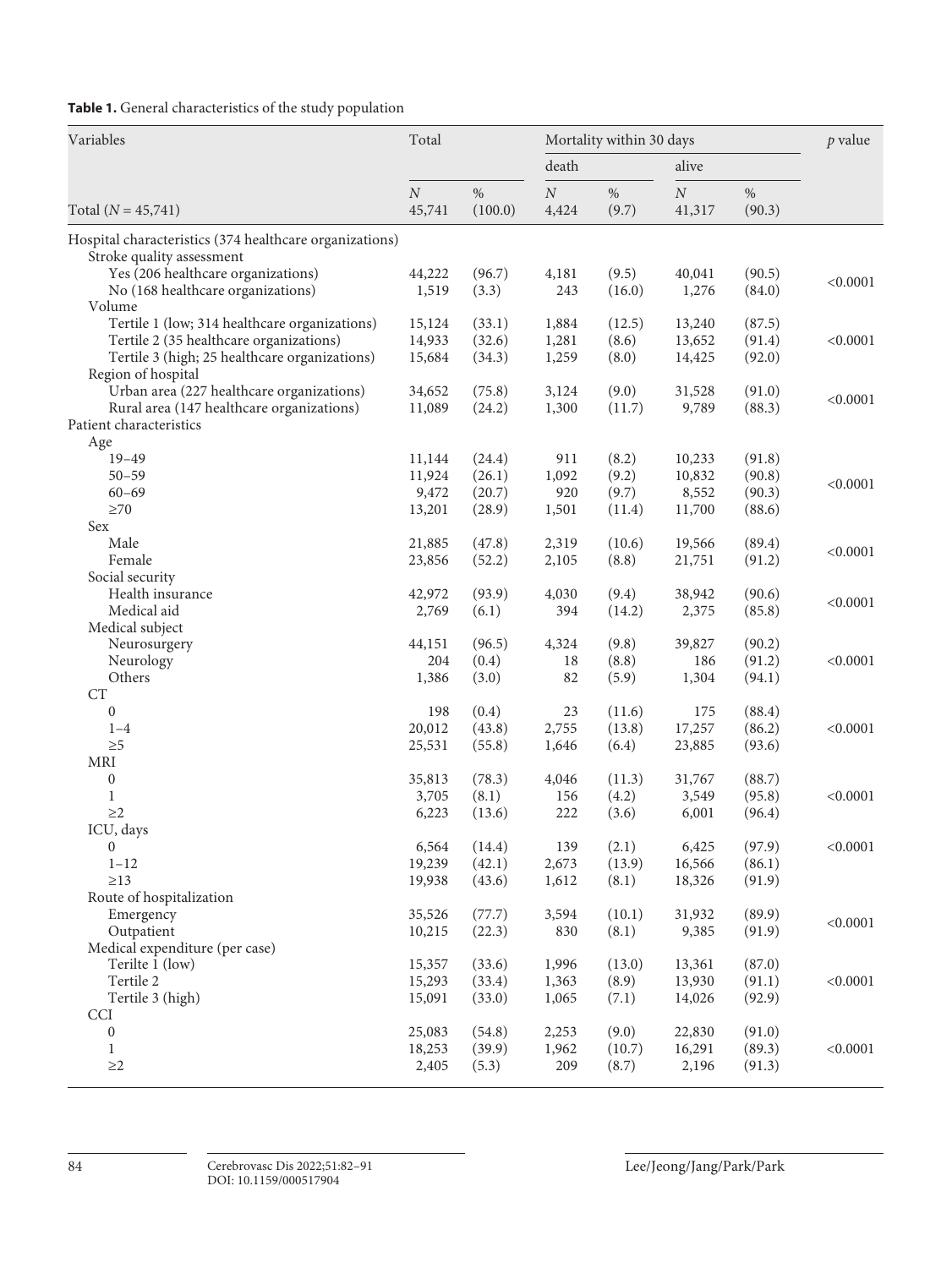#### **Table 1** (continued)

| Variables<br>Total $(N = 45,741)$ | Total                      |                 |                         | Mortality within 30 days |                          |                |          |
|-----------------------------------|----------------------------|-----------------|-------------------------|--------------------------|--------------------------|----------------|----------|
|                                   |                            |                 |                         | death                    |                          | alive          |          |
|                                   | $\boldsymbol{N}$<br>45,741 | $\%$<br>(100.0) | $\overline{N}$<br>4,424 | %<br>(9.7)               | $\overline{N}$<br>41,317 | $\%$<br>(90.3) |          |
| Year                              |                            |                 |                         |                          |                          |                |          |
| 2013                              | 9,858                      | (21.6)          | 1,080                   | (11.0)                   | 8,778                    | (89.0)         |          |
| 2014                              | 11,782                     | (25.8)          | 1,161                   | (9.9)                    | 10,621                   | (90.1)         | < 0.0001 |
| 2015                              | 11,966                     | (26.2)          | 1,074                   | (9.0)                    | 10,892                   | (91.0)         |          |
| 2016                              | 12,135                     | (26.5)          | 1,109                   | (9.1)                    | 11,026                   | (90.9)         |          |

CCI, Charlson comorbidity index; MRI, magnetic resonance imaging; ICU, intensive care unit; CT, computerized tomography.

# **Methods**

#### *Data and Study Participants*

Data for this study were taken for the period 2013–2016 from the HIRA claims database, which contains medical billing data of the entire South Korean population, including identifiers for the prescriber, the number of outpatient visits, number of days of hospitalization, number of prescriptions, and prescription details [[1](#page-8-0)[2\]](#page-8-1). This study was reviewed and approved by the HIRA committee (2020-085-001) and adheres to the tenets of the Declaration of Helsinki. As all HIRA data are fully anonymized, ethical approval was not required for this secondary analysis study.

<span id="page-3-0"></span>To ensure homogeneity, data of patients hospitalized due to a diagnosis of hemorrhagic stroke (ICD-10: I61, I62) and who underwent surgery between 2013 and 2016 were included in this study. This included patients who underwent (1) burr hole or trephination, (2) craniotomy or craniectomy, (3) craniotomy for evacuation of hematoma, (4) cerebral aneurysm, (5) operation of cerebral arteriovenous, (6) intracerebral vascular anastomosis, (7) shunt operation or bypass operation, (8) repair of cerebrospinal fluid leakage, (9) endoscopic brain surgery, (10) central nervous system stereotactic operation, (11) operation of skull base, (12) percutaneous thrombus removal, and (13) embolization, which is the most common surgery conducted in South Korea for patients who had stroke. Moreover, we excluded information from individuals aged 1–18 years and data with missing information about hospital and patient characteristics. Eventually, data on 45,741 patients from 374 healthcare organizations were analyzed.

#### *Variables*

Stroke quality assessment was the main independent variable of this study; healthcare organizations were divided into those that did and did not conduct stroke quality assessments. To be qualified for the stroke quality assessment, tertiary and general hospital with 10 or more acute stroke admission to be assessed [[6](#page-8-5)]. The healthcare organization which had less than 10 cases of acute stroke admission was not qualified to the stroke quality assessment. Moreover, clinics were not included due to lack of data.

Hospital characteristics included volume and location of hospital. The volume was calculated by the sum of the physician volume in each hospital. Each hospital's volume was then classified as low, medium, or high according to the tertile. The location of hospital was classified as urban (including capital area and metropolitan) or rural. Patients' characteristics included age (under 50, 50– 59, 60–69, and over 70), sex (male and, female), social security (health insurance and medical aid), medical subject (neurosurgery, neurology, and others), computerized tomography (0, 1–4, and over 5 times), magnetic resonance imaging (0, 1, and over 2 times), days in the intensive care unit (0, 1–12, and over 13 days), route of hospitalization (emergency and outpatient), medical expenditure per case (low, medium, or high according to tertile), Charlson comorbidity index (CCI; 0, 1, and over 2), and year (2013–2016).

<span id="page-3-1"></span>The social security system in South Korea, the National Health Insurance System, covers the entire population residing within the territory of Korea, mainly financing contributions from insured and subsidies from the government, except for beneficiaries of medical aid [[1](#page-8-0)[3](#page-8-2)]. Medical aid is part of the Korean public assistance system for people who were unable to pay for their own healthcare coverage, financed by both central and local governments [\[1](#page-8-0)[3](#page-8-2)]. Medical subject refers to the department type the patient visited according to the medical billing data. In the case of computerized tomography, magnetic resonance imaging, and intensive care unit, the classification was based on the median; these were categorized as 0 times (or days) and the remaining values were classified based on a criterion separated by the median. The CCI index was calculated by attaching weights and scoring comorbid conditions, with additional points for comorbidities that affect patients' health outcomes [[1](#page-8-0)[4\]](#page-8-3).

<span id="page-3-2"></span>The dependent variable of this study was death within 30 days of the date of hospitalization for hemorrhagic stroke, which is a result indicator of stroke quality assessment. As this indicator is not included in the stroke quality assessment composite score yet, our study used death within 30 days of each hospitalization as an outcome to determine whether measurement actually affected this result indicator. Death was ascertained based on whether the hospital's reason for discharge was marked as dead. We identified each hospitalized patient's initial date of admission in the study period as the index date. If the date of death (discharge due to death) for each hospitalization was within 30 days from the index date, it was classified as mortality within 30 days. As the cause of mortality could not be ascertained from the data, a 30-day period was set to determine the outcome of the hemorrhagic stroke surgery.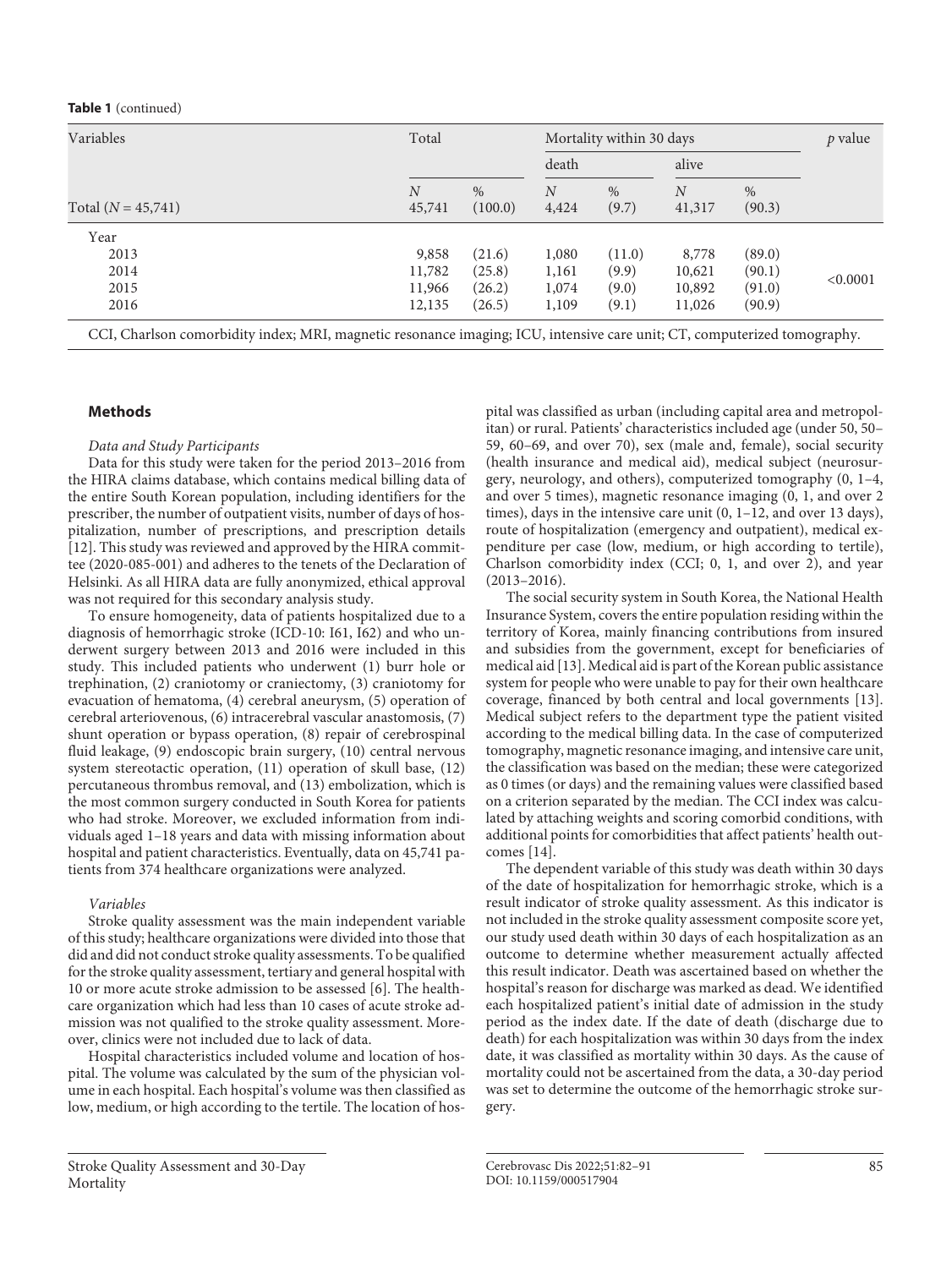| Variables                                               | Mortality within 30 days |                                    |  |  |
|---------------------------------------------------------|--------------------------|------------------------------------|--|--|
| Hospital characteristics (374 healthcare organizations) |                          |                                    |  |  |
| Stroke quality assessment                               |                          |                                    |  |  |
| Yes (206 healthcare organizations)                      | 1.00                     |                                    |  |  |
| No (168 healthcare organizations)                       | 1.53                     | $(1.16 - 2.01)$                    |  |  |
| Volume                                                  |                          |                                    |  |  |
| Tertile 1 (low; 314 healthcare organizations)           | 1.80                     | $(1.39 - 2.34)$                    |  |  |
| Tertile 2 (35 healthcare organizations)                 | 1.13                     | $(0.84 - 1.53)$                    |  |  |
| Tertile 3 (high; 25 healthcare organizations)           | 1.00                     |                                    |  |  |
| Region of hospital                                      |                          |                                    |  |  |
| Urban area (227 healthcare organizations)               | 1.00                     |                                    |  |  |
| Rural area (147 healthcare organizations)               | 1.29                     | $(1.07-1.56)$                      |  |  |
| Patient characteristics                                 |                          |                                    |  |  |
| Age                                                     |                          |                                    |  |  |
| $19 - 49$                                               | 1.00                     |                                    |  |  |
| $50 - 59$                                               | 1.11                     | $(1.01-1.22)$                      |  |  |
| $60 - 69$                                               | 1.31                     | $(1.18 - 1.45)$                    |  |  |
| $\geq 70$                                               | 1.59                     | $(1.45 - 1.75)$                    |  |  |
| Sex                                                     |                          |                                    |  |  |
| Male                                                    | 1.29                     | $(1.21 - 1.38)$                    |  |  |
| Female                                                  | 1.00                     |                                    |  |  |
| Social security                                         |                          |                                    |  |  |
| Health insurance                                        | 1.00                     |                                    |  |  |
| Medical aid                                             | 1.38                     | $(1.22 - 1.56)$                    |  |  |
| Medical subject                                         |                          |                                    |  |  |
| Neurosurgery                                            | 1.00                     |                                    |  |  |
| Neurology                                               | 1.98                     | $(1.16 - 3.39)$                    |  |  |
| Others<br><b>CT</b>                                     | 0.80                     | $(0.63 - 1.02)$                    |  |  |
|                                                         |                          |                                    |  |  |
| 0<br>$1 - 4$                                            | 1.00<br>1.31             |                                    |  |  |
| $\geq 5$                                                | 0.47                     | $(0.82 - 2.11)$<br>$(0.29 - 0.76)$ |  |  |
| MRI                                                     |                          |                                    |  |  |
| $\mathbf{0}$                                            | 1.00                     |                                    |  |  |
| 1                                                       | 0.37                     | $(0.31 - 0.44)$                    |  |  |
| $\geq$ 2                                                | 0.26                     | $(0.22 - 0.30)$                    |  |  |
| ICU, days                                               |                          |                                    |  |  |
| 0                                                       | 1.00                     |                                    |  |  |
| $1 - 12$                                                | 11.00                    | $(9.14 - 13.25)$                   |  |  |
| $\geq$ 13                                               | 9.42                     | $(7.70 - 11.51)$                   |  |  |
| Route of hospitalization                                |                          |                                    |  |  |
| Emergency                                               | 1.95                     | $(1.73 - 2.19)$                    |  |  |
| Outpatient                                              | 1.00                     |                                    |  |  |
| Medical expenditure (per case)                          |                          |                                    |  |  |
| Terilte 1 (low)                                         | 1.00                     |                                    |  |  |
| Tertile 2                                               | 0.62                     | $(0.57 - 0.67)$                    |  |  |
| Tertile 3 (high)                                        | 0.64                     | $(0.58 - 0.72)$                    |  |  |
| <b>CCI</b>                                              |                          |                                    |  |  |
| 0                                                       | 1.00                     |                                    |  |  |
| $\mathbf{1}$                                            | 1.35                     | $(1.26 - 1.45)$                    |  |  |
| $\geq$                                                  | 0.96                     | $(0.82 - 1.13)$                    |  |  |
| Year                                                    |                          |                                    |  |  |
| 2013                                                    | 1.00                     |                                    |  |  |
| 2014                                                    | 0.91                     | $(0.83 - 1.00)$                    |  |  |
| 2015                                                    | 0.84                     | $(0.77 - 0.93)$                    |  |  |
| 2016                                                    | 0.92                     | $(0.83 - 1.01)$                    |  |  |

CCI, Charlson comorbidity index; OR, odds ratio; MRI, magnetic resonance imaging; ICU, intensive care unit; CT, computerized tomography.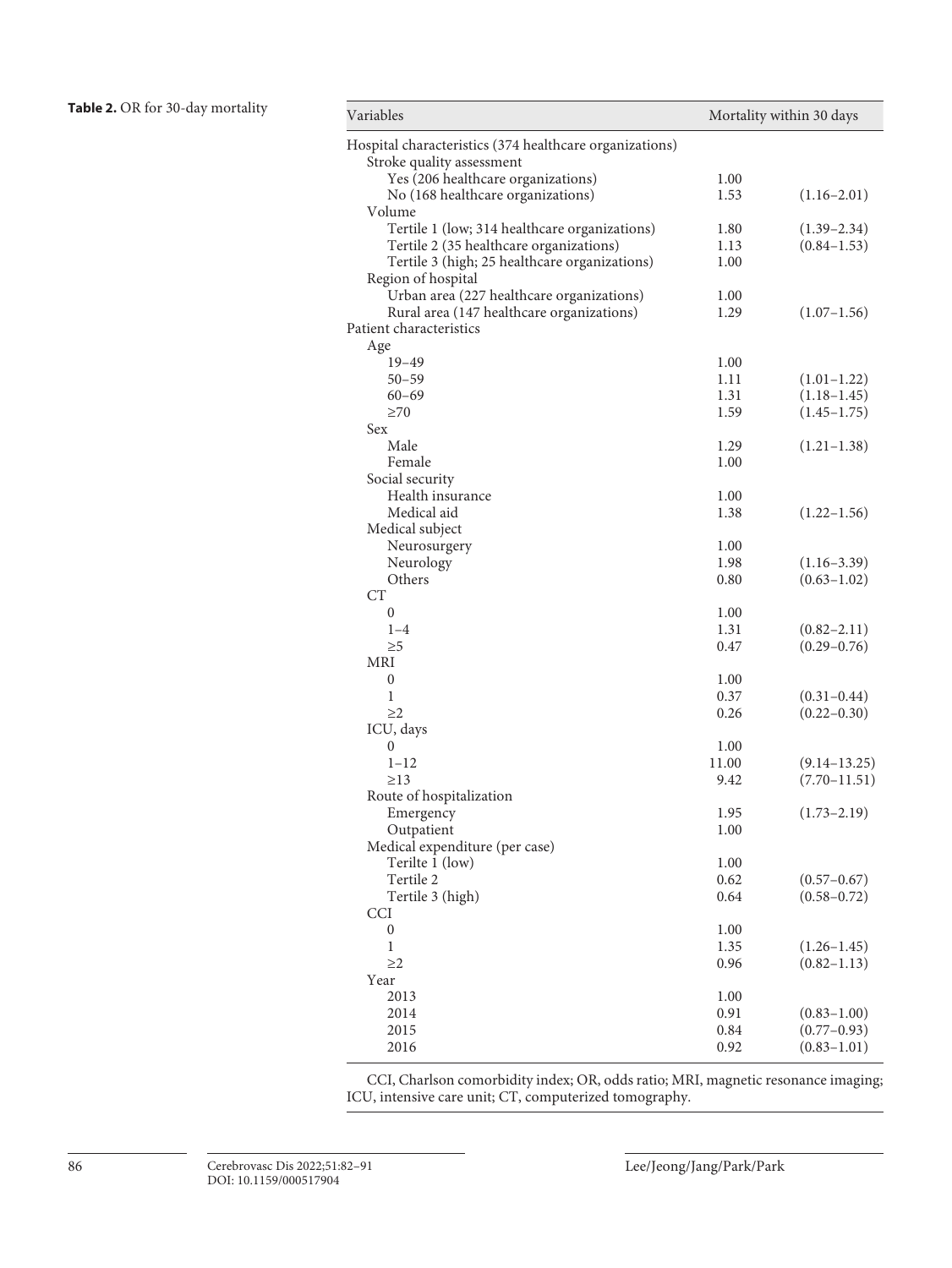

**Fig. 1.** Forest plots of subgroup analysis of the association between stroke quality assessment and 30-day mortality. Reference group is "No," which refers to those without stroke quality assessment. Adjusted for volume, regional hospital, age, sex, social security, type of department, CT, MRI, ICU, route of hospitalization, medical expenditure, CCI, year. CCI, Charlson comorbidity index; MRI, magnetic resonance imaging; ICU, intensive care unit; CT, computerized tomography.

#### *Statistical Analysis*

 $\chi^2$  tests were conducted to investigate the general characteristics of the study population. These analyses were performed for hospital- and patient-level variables. Hierarchical logistic regression analysis using multilevel models with the generalized linear mixed model procedure including hospital- and patient-level variables were performed to examine the association between stroke quality assessment and mortality within 30 days, after accounting for potential confounding variables. The results are reported as an odds ratio (OR) with a 95% confidence interval (CI). Differences were considered statistically significant with a *p* < 0.05. All data analyses were conducted using SAS (version 9.4; SAS Institute Inc., Cary, NC, USA).

# **Results**

Table 1 presents the general characteristics of the study population. Among the 45,741 participants, 4,424 (9.7%) died within 30 days of hospitalization. Of the 374 healthcare organizations, 206 (96.7%) conducted stroke quality assessments. A total of 25 out of 374 organizations were classified as high-volume healthcare organizations. The association between stroke quality assessments and 30-day mortality was statistically significant.

Table 2 reports the OR for 30-day mortality. Compared to those who conducted stroke quality assessment, those who did not had higher risk of mortality (adjusted OR =  $1.53$ ,  $95\%$  CI =  $1.16 - 2.01$ ). As the volume decreased, the risk of mortality increased (tertile 1 [low], adjusted  $OR = 1.80, 95\% \text{ CI} = 1.39 - 2.34$ ; tertile 2, adjusted OR = 1.13,  $95\%$  CI = 0.84-1.53). Hospitals located in rural areas had a higher risk of mortality than those in urban areas (adjusted OR = 1.29, 95% CI = 1.07-1.56). Patients who had medical aid had a higher risk of 30-day mortality (adjusted OR = 1.38, 95% CI = 1.22-1.56). Regarding the route of hospitalization, patients in emergency had a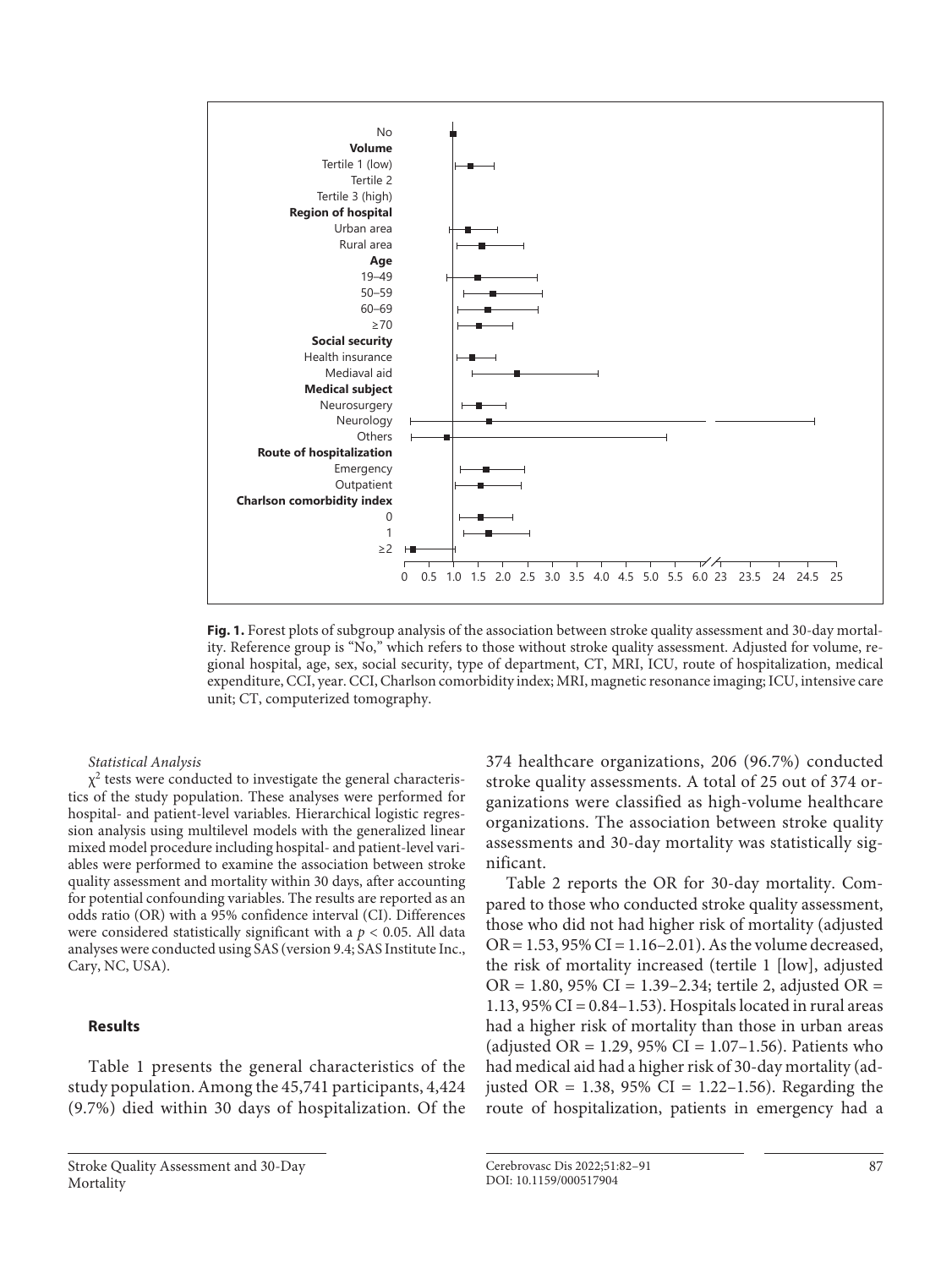

**Fig. 2.** Number of hospitals according to stroke quality assessments.



**Fig. 3.** Number of patients according to stroke quality assessments.

higher risk of mortality than the outpatients (adjusted  $OR = 1.95, 95\% CI = 1.73 - 2.19$ .

Figure 1 shows the results of subgroup analysis of the association between stroke quality assessment and 30-day mortality, stratified by volume, location of hospital, age, social security, medical subject, route of hospitalization, and CCI. With regard to healthcare organizations that had the lowest volume, those that did not conduct stroke quality assessments had a higher risk of mortality than those that conducted assessments (tertile 1 [low], adjusted OR = 1.38, 95% CI = 1.04–1.84). Healthcare organizations located in rural areas that did not conduct stroke quality assessments had a higher risk of mortality than those that did (adjusted OR = 1.61, 95% CI = 1.06-2.43). Compared to those that did conduct stroke quality assessments, those that did not had a higher risk of mortality when patients were in emergency (adjusted  $OR = 1.67$ ,  $95\%$  CI = 1.14-2.43).

Figure 2 shows the number of hospitals according to whether stroke quality assessments are conducted. The number of hospitals that conducted stroke quality assessments increased over the years. In 2013, 64.8% of hospitals conducted stroke quality assessment, which increased to 70.9% in 2016. Figure 3 shows the number of patients according to whether stroke quality assessments are conducted. Moreover, the patients tend to move to healthcare organizations with stroke quality assessments. In 2013, 4.2% of the patients visited hospitals without stroke quality assessment, which decreased to 3.0% in 2016.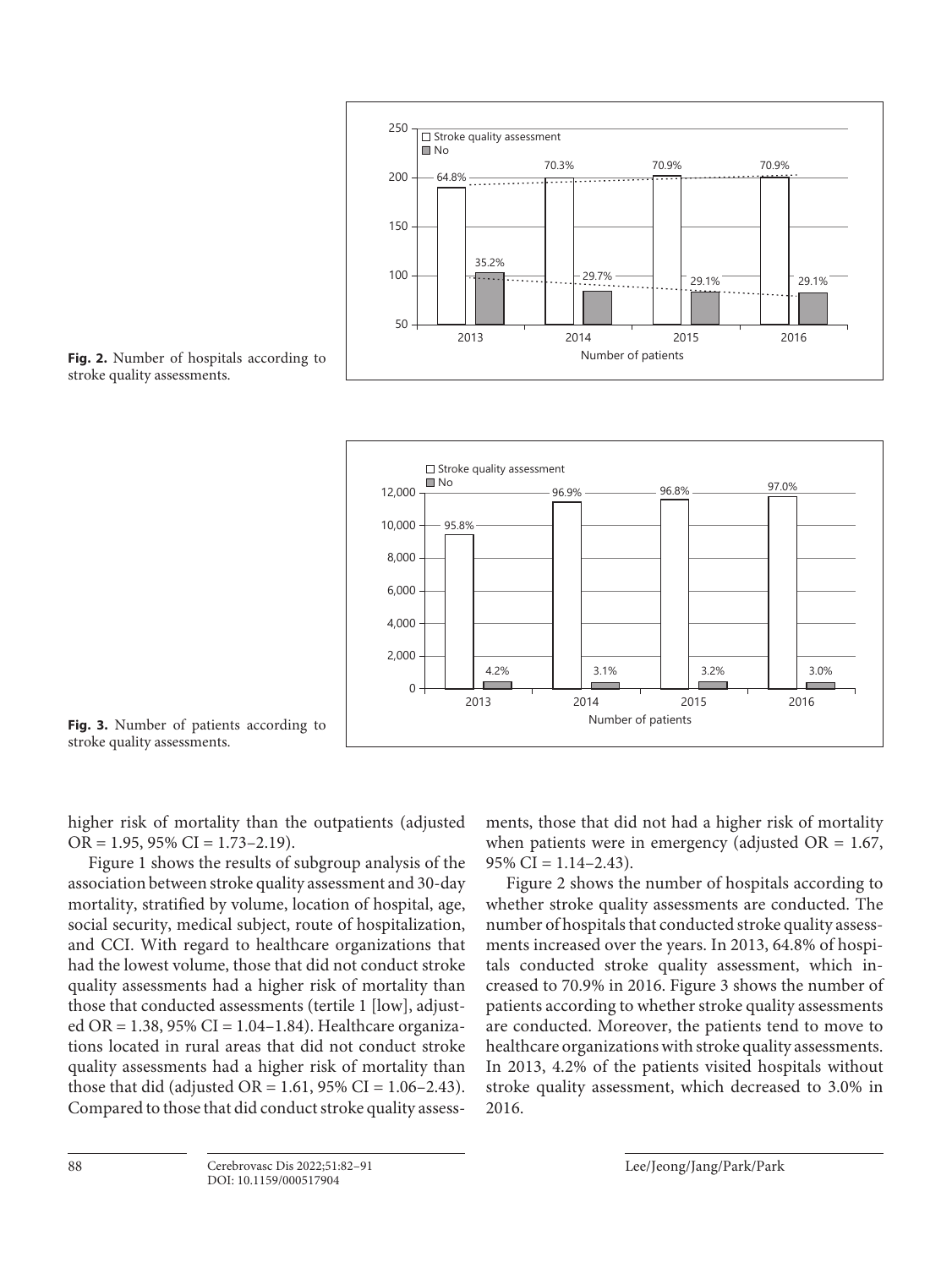# **Discussion**

Stroke is a rapidly growing public health problem and one of the most common causes of death. Therefore, minimizing the burden of and managing strokes are considered a public health priority. Although stroke quality assessments have been implemented, some healthcare organizations are not subject to the assessment. Our results reveal that those who did not have stroke quality assessments had a higher risk of mortality, especially the low-volume healthcare organizations. To reveal the importance of expanding the target of stroke quality assessments to include all healthcare organizations, we analyzed the association between stroke quality assessments and 30-day mortality.

<span id="page-7-1"></span><span id="page-7-0"></span>Hospital mortality is highly associated with the case volume. Institutions with higher volume or more experience are likely to have a system or established protocols regarding high-risk surgical procedures and the postoperative management [[1](#page-8-0)[5\]](#page-8-4). Previous studies have also shown that the risk of mortality doubled for patients operated on by lower volume surgeons and centers compared to the highvolume surgeons and organizations [[1](#page-8-0)[5](#page-8-4), [1](#page-8-0)[6](#page-8-5)]. Therefore, prioritizing institutions that have lower volumes or low experience is important. Our study also found that among healthcare organizations that had the lowest volume, those that did not conduct stroke quality assessment had a higher risk of mortality than those that did. Healthcare management systems of organizations without proper assessment may be poor, which will consequently have a negative effect by reducing the amount of care; thus, to avoid this, stroke care quality assessments should be ensured.

Moreover, the quality of hospitals, indicated by hospital resources, staff, and protocols, may be strongly associated with mortality. Most of the hospitals with above 1,000 beds are educational and tertiary hospitals with sufficient medical staff and surgeons, who are highly experienced and subspecialized with frequent operations [\[1](#page-8-0)[7](#page-8-6)]. Especially in the case of complex surgical procedures that require expensive medical equipment and specialized skills, the hospitals that frequently perform such procedures are associated with lower costs and lower mortality [[1](#page-8-0)[8\]](#page-8-7). The mortality might be lower as hospital resources and protocols were already well established in these hospitals, and these were the healthcare organizations being targeted for quality assessments. Therefore, more quality assessments should be conducted in small healthcare organizations, where quality control is more difficult due to lack of resources.

Mortality is strongly associated with access to medical care for complications and the residential area [\[1](#page-8-0)[9](#page-8-8)]. Low per capita income in the country of residence is related to unintentional injury rates, which are higher in rural areas than in urban areas [[20](#page-8-1)]. This shows that mortality is associated with geographic areas [\[2](#page-8-1)[1\]](#page-8-0). Our study revealed that among healthcare organizations located in rural areas, those without assessment had a higher risk of mortality. Therefore, prioritizing those located in rural areas is necessary.

Moreover, emergency patients should be managed on priority as they have a higher risk of mortality [[22\]](#page-8-1). Our study reveals that healthcare organizations without stroke quality assessments exhibit a higher risk of mortality among emergency patients than those with quality assessments. Thus, the quality of the healthcare organization could influence emergency mortality [[2](#page-8-1)[3](#page-8-2)]. Therefore, to lower the risk of emergency mortality, the target of stroke quality assessments should be expanded.

The current study has several limitations. First, due to lack of data, we could not include data from clinics. Second, as we used claims data, we could not determine the specific reasons for the deaths. Therefore, we could not ascertain whether they were due to strokes. However, as we only targeted hemorrhagic stroke patients who had undergone surgery, death within 30 days from hospitalization may have been caused by the stroke. Furthermore, information on quality of life of family members or after their discharge could not be included as we used claims data. Moreover, the factors which could affect the severity of stroke, such as hematoma volume, were also not included. To ensure homogeneity, we only included patients who suffered hemorrhagic stroke and underwent surgery. Further research is needed to evaluate the association after adjusting for the severity of stroke. Lastly, as claims data are generated to reimburse healthcare services eligible for coverage, services that are not covered under the system are absent in the data [\[2](#page-8-1)[4\]](#page-8-3).

Despite these limitations, our study has some strengths as well. As the HIRA database contains 98% of Korea's health insurance claim data, our study is representative of the entire Korean population [\[2](#page-8-1)[5\]](#page-8-4). Therefore, this could serve as a foundation for health-related policies or programs. Moreover, as there is a lack of studies on stroke quality assessments, it is essential to highlight its effectiveness, compelling policymakers, and health system leaders to devise effective strategies and policies.

The current study identified a significant relationship between stroke quality assessment and mortality within 30 days of hospitalization among South Korean adults who underwent hemorrhagic stroke surgery. Our finding suggests that compared to those with stroke quality assessment, those without had a higher risk of mortality. Among lowvolume healthcare organizations, those that without stroke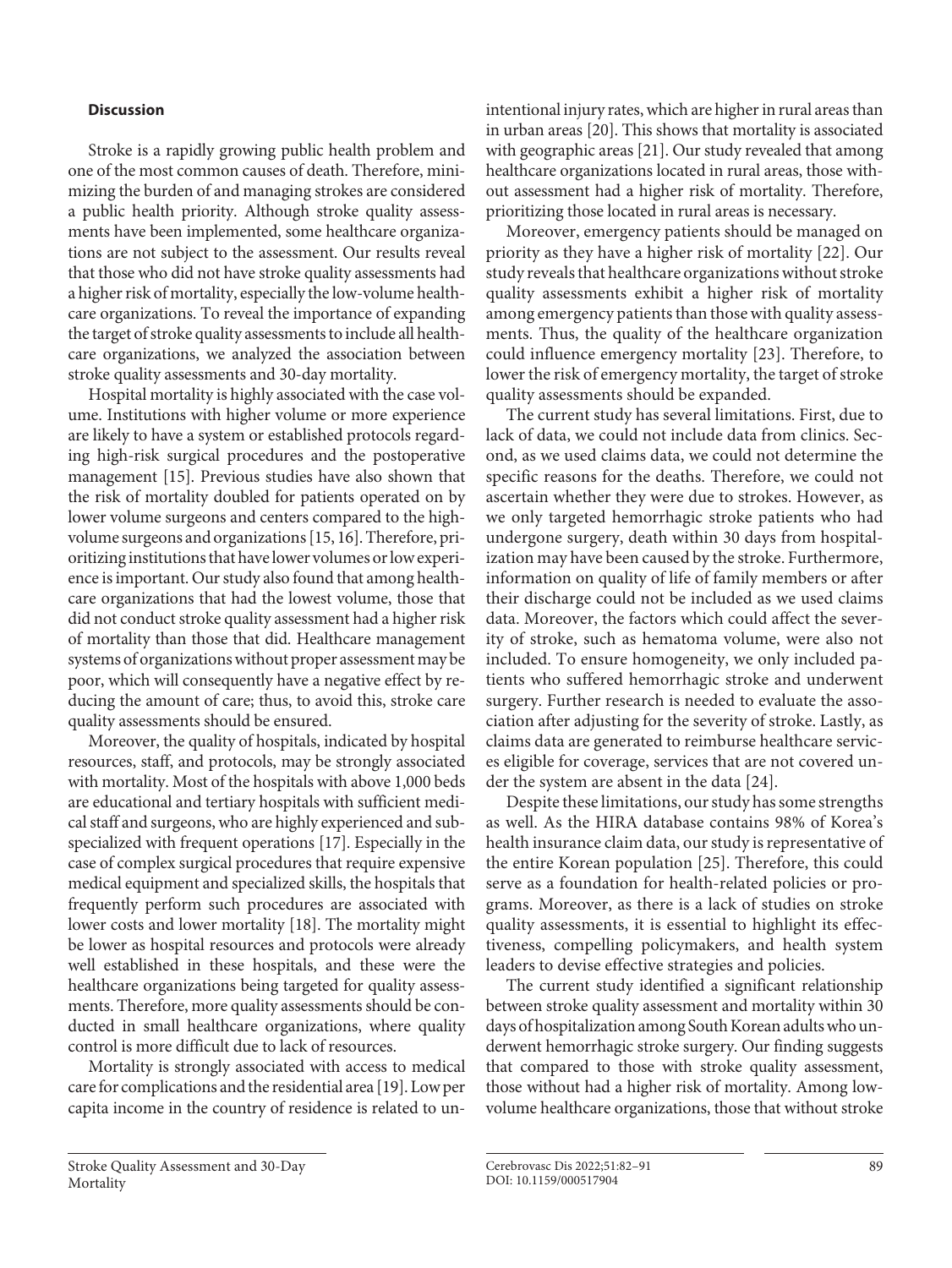quality assessments had a higher risk of mortality than those with assessments. Furthermore, there remain few healthcare organizations that did not conduct such assessments, which had a high mortality risk. Therefore, our study proposes future interventions to minimize mortality and provide evidence for policymakers and health system leaders to expand the scope of stroke quality assessment to include those who are currently without quality assessment, managing them in local units or over longer assessment cycles.

### **Acknowledgement**

We would like to thank our colleagues from the Department of Public Health, Graduate School of Yonsei University, who provided valuable advice regarding the manuscript.

### **Statement of Ethics**

This study was based on routinely collected administrative and claims data. All individuals provided written informed consent at the time of data collection by the HIRA. This study was reviewed and approved by the HIRA committee (2020-085-001) and adheres to the tenets of the Declaration of Helsinki. As all HIRA data were fully anonymized, ethical approval was not required for this study using secondary data.

## **References**

- <span id="page-8-0"></span>[1](#page-1-0) Truelsen T, Begg S, Mathers C. [The global](https://www.karger.com/Article/FullText/517904?ref=1#ref1) [burden of cerebrovascular disease.](https://www.karger.com/Article/FullText/517904?ref=1#ref1) World Health Organization; 2021.
- <span id="page-8-1"></span>[2](#page-1-1) Hong KS, Bang OY, Kang DW, Yu KH, Bae HJ, Lee JS, et al. Stroke statistics in Korea - part 1. Epidemiology and risk factors: a report from the Korean stroke society and clinical research center for stroke. [J Stroke](https://www.karger.com/Article/FullText/517904?ref=2#ref2). 2013;15:2-20.
- <span id="page-8-2"></span>[3](#page-1-2) Korean Stroke Society. Stroke statitics in Korea 2018: [a report from the epidemiology re](https://www.karger.com/Article/FullText/517904?ref=3#ref3)[search council of the Korean stroke society](https://www.karger.com/Article/FullText/517904?ref=3#ref3). Korea Centers for Disease Control and Prevention; 2018.
- <span id="page-8-3"></span>[4](#page-1-3) Ministry of Health and Welfare. First comprehensive plan for national health insurance[:](https://www.karger.com/Article/FullText/517904?ref=4#ref4) [2020 implementation plan.](https://www.karger.com/Article/FullText/517904?ref=4#ref4) Korea, Sejong: Ministry of Health and Welfare; 2019.
- <span id="page-8-4"></span>[5](#page-1-4) Organization for Economic Cooperation and Development. Improving value in health care: measuring quality. [OECD Health Policy](https://www.karger.com/Article/FullText/517904?ref=5#ref5) [Studies](https://www.karger.com/Article/FullText/517904?ref=5#ref5). 2010;98.
- <span id="page-8-5"></span>[6](#page-1-4) Yang JH, Kim SM, Han SJ, Knaak M, Yang GH, Lee KD, et al. The impact of value incentive program (vip) on the quality of hospital care for acute stroke in Korea. [Int J Qual](https://www.karger.com/Article/FullText/517904?ref=6#ref6) [Health Care](https://www.karger.com/Article/FullText/517904?ref=6#ref6). 2016;28(5):580–5.
- <span id="page-8-6"></span>[7](#page-1-5) Health Insurance Review & Assessment Service. [Results of the 7th acute stroke assess](https://www.karger.com/Article/FullText/517904?ref=7#ref7)[ment in 2018](https://www.karger.com/Article/FullText/517904?ref=7#ref7). Health Insurance Review & Assessment Service; 2018.
- <span id="page-8-7"></span>[8](#page-1-6) Enomoto LM, Gusani NJ, Dillon PW, Hollenbeak CS. Impact of surgeon and hospital volume on mortality, length of stay, and cost of pancreaticoduodenectomy. [J Gastrointest](https://www.karger.com/Article/FullText/517904?ref=8#ref8) [Surg.](https://www.karger.com/Article/FullText/517904?ref=8#ref8) 2014;18(4):690–700.
- <span id="page-8-8"></span>[9](#page-1-7) Eppsteiner RW, Csikesz NG, McPhee JT, Tseng JF, Shah SA. Surgeon volume impacts hospital mortality for pancreatic resection. [Ann Surg](https://www.karger.com/Article/FullText/517904?ref=9#ref9). 2009;249(4):635.
- [10](#page-1-8) Cheon S, Lee H, Won J, Jang BH, Wang JD. Lifetime risks and health impacts of hemorrhagic and ischemic stroke in South Korea. [Sci](https://www.karger.com/Article/FullText/517904?ref=10#ref10) [Rep.](https://www.karger.com/Article/FullText/517904?ref=10#ref10) 2020;10(1):14544.
- [11](#page-1-9) Statistics Korea. [Annual report on the cause](https://www.karger.com/Article/FullText/517904?ref=11#ref11) [of death statistics](https://www.karger.com/Article/FullText/517904?ref=11#ref11). Daejeon: Statistics Korea; 2013.
- [12](#page-3-0) Song S, Lee SE, Oh SK, Jeon SA, Sung JM, Park JH, et al. Demographics, treatment trends, and survival rate in incident pulmonary artery hypertension in Korea: a nationwide study based on the health insurance review and assessment service database. [PLoS One.](https://www.karger.com/Article/FullText/517904?ref=12#ref12) 2018;13(12):e0209148.
- [13](#page-3-1) Jeong W, Kim H, Joo JH, Jang SI, Park EC. Association between depression and risk of Parkinson's disease in South Korean adults. [J](https://www.karger.com/Article/FullText/517904?ref=13#ref13) [Affect Disord.](https://www.karger.com/Article/FullText/517904?ref=13#ref13) 2021;292:75–80.
- [14](#page-3-2) Lee YR, Oh SS, Jang S-I, Park E-C. Statin adherence and risk of all-cause, cancer, and cardiovascular mortality among dyslipid-

## **Conflict of Interest Statement**

The authors have no conflict of interest to declare.

## **Funding Sources**

No funding was received for this study.

# **Author Contributions**

Mi-Na Lee conceived and designed the study. Wonjeong Jeong conducted the formal analysis and developed the methodology. Mi-Na Lee and Wonjeong Jeong wrote the initial drafts. Sung-In Jang and Sohee Park helped draft the manuscript. Eun-Cheol Park is the corresponding author of this work and supervised work on the entire manuscript. All the authors read and approved the final manuscript.

#### **Data Availability Statement**

The datasets generated and/or analyzed during the current study are not publicly available because the HIRA of Korea requests all related researchers to pledge not to review, share, or release the database. It is possible for other researchers to require access to the dataset directly from the HIRA.

> emia patients: a time-dependent analysis. [Nutr Metab Cardiovasc Dis.](https://www.karger.com/Article/FullText/517904?ref=14#ref14) 2020;30(12): 2207–14.

- [15](#page-7-0) Nam K, Jang EJ, Jo JW, Choi JW, Lee M, Ryu HG. Association between institutional case volume and mortality following thoracic aorta replacement: a nationwide Korean co-hort study. [J Cardiothorac Surg](https://www.karger.com/Article/FullText/517904?ref=15#ref15). 2020;15(1): 156.
- [16](#page-7-1) Chikwe J, Cavallaro P, Itagaki S, Seigerman M, DiLuozzo G, Adams DH. National outcomes in acute aortic dissection: influence of surgeon and institutional volume on operative mortality. [Ann Thorac Surg](https://www.karger.com/Article/FullText/517904?ref=16#ref16). 2013;95(5): 1563–9.
- 17 Kim CG, Kwak EK, Lee SI. The relationship between hospital volume and outcome of gastrointestinal cancer surgery in Korea. [J Surg](https://www.karger.com/Article/FullText/517904?ref=17#ref17)  [Oncol](https://www.karger.com/Article/FullText/517904?ref=17#ref17). 2011;104(2):116–23.
- 18 Lee JA, Kim SY, Park K, Park EC, Park JH. Analysis of hospital volume and factors influencing economic outcomes in cancer surgery: results from a population-based study in Korea. [Osong Public Health Res Perspect](https://www.karger.com/Article/FullText/517904?ref=18#ref18). 2017; 8(1):34–46.
- 19 Jeong W, Jang S-I, Park E-C, Nam JY. The effect of socioeconomic status on all-cause maternal mortality: a nationwide populationbased cohort study. [Int J Environ Res Public](https://www.karger.com/Article/FullText/517904?ref=19#ref19)  [Health](https://www.karger.com/Article/FullText/517904?ref=19#ref19). 2020;17(12):4606.